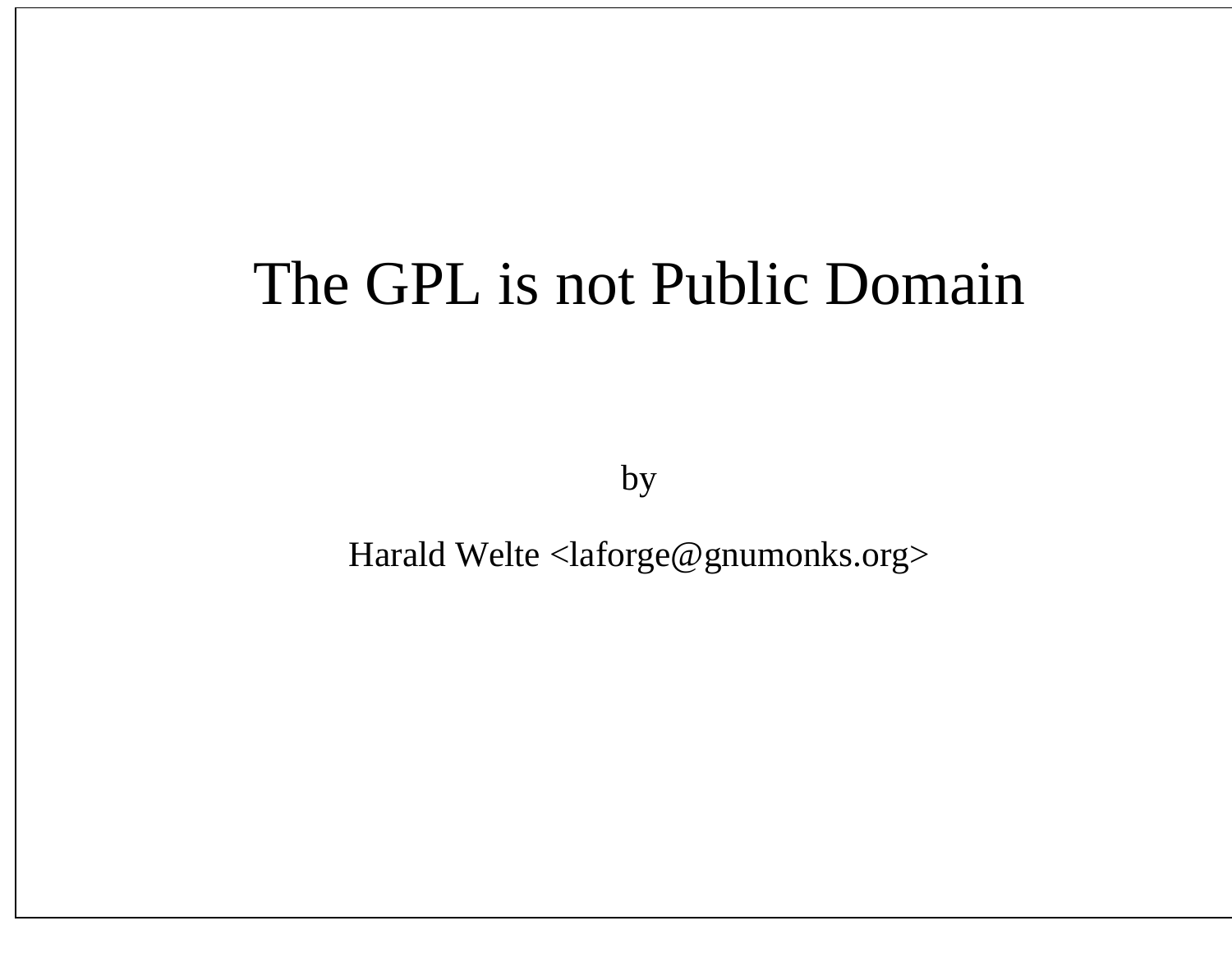#### The GNU GPL RevisitedContents 1/2

 $\Box$ Introduction What is Copyrightable? □Terminology Common FOSS Licenses □The GNU GPL Revisited Complete Source Code □Derivative Works □ Non-Public Modifications □GPL Violations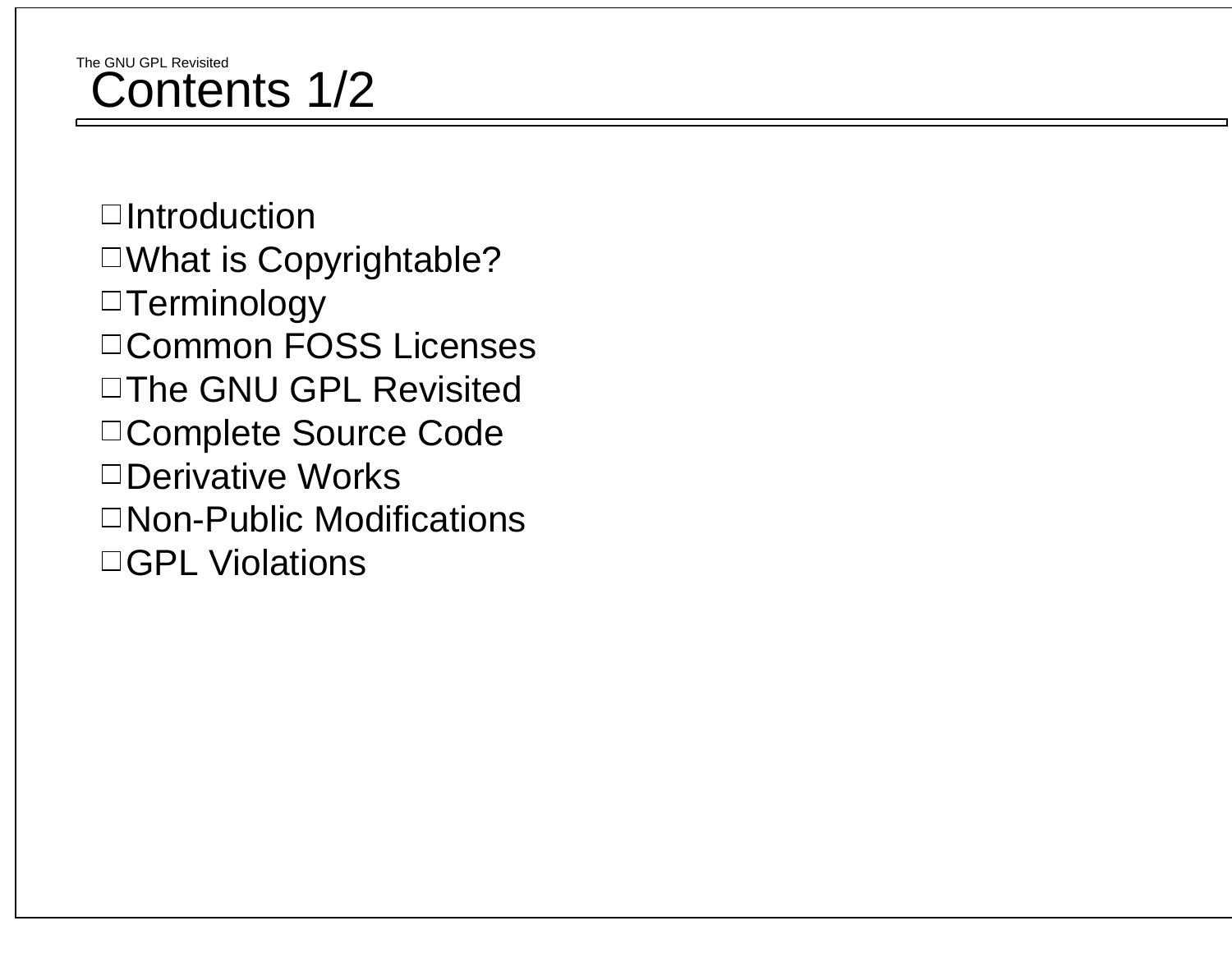# GNU GPL - Copyright helps Copyleft 2/2

□Past GPL Enforcement □The Linksys case Typical enforcement timeline □Success so far □ Cases so far □Future GPL Enforcement  $\Box$ Thanks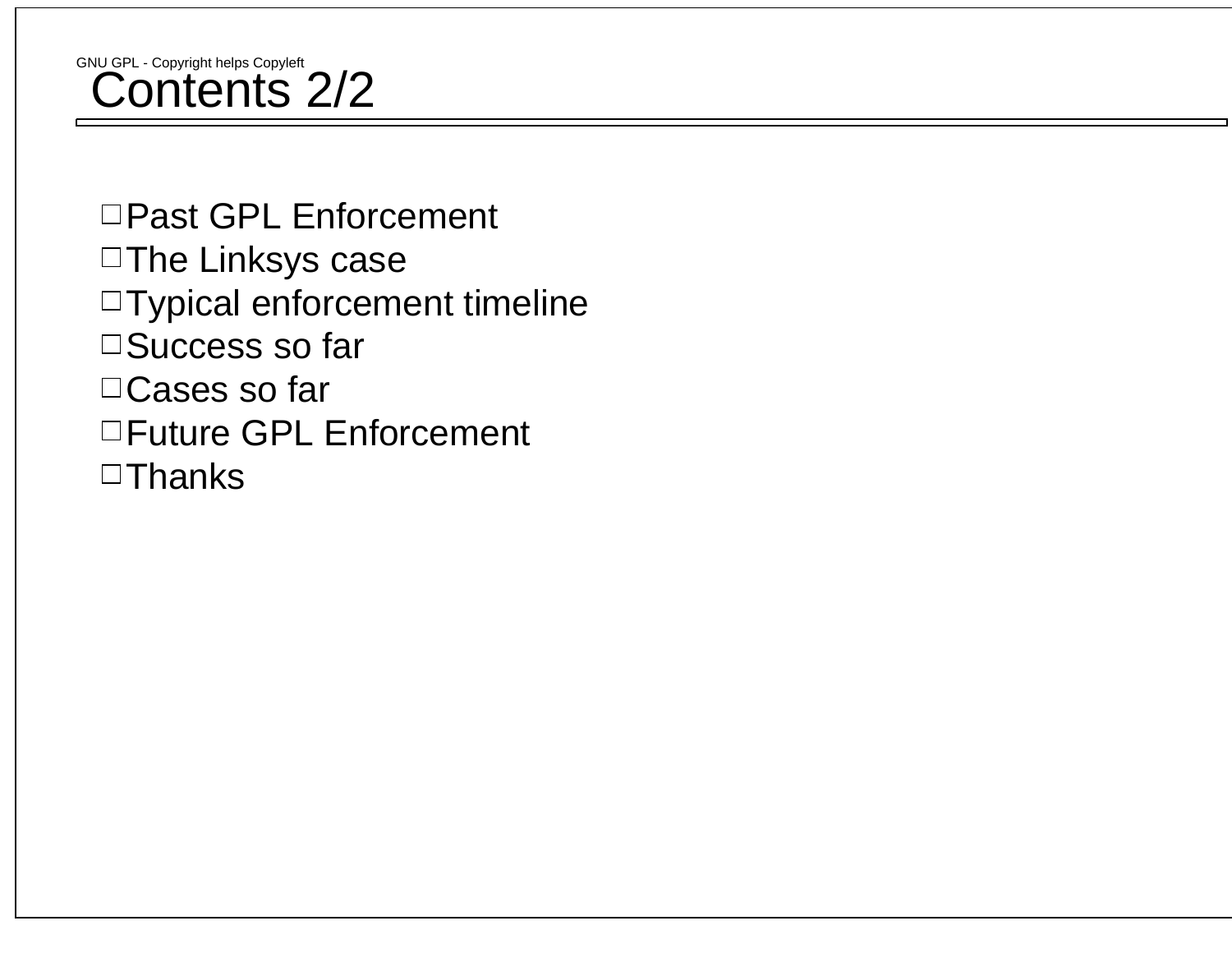#### The GNU GPL RevisitedIntroduction

#### Who is speaking to you?

Oan independent Free Software developer

Owho earns his living off Free Software since 1997

who is one of the authors of the Linux kernel firewall system called netfilter/iptables

 $\circ$  who IS NOT A LAWYER, although this presentation is the result of dealing almost a year with lawyers on the subject of the GPL

Why is he speaking to you?

because he thinks there is too much confusion about copyright and free software licenses. Even Red Hat CEO Matt Szulik stated in an interview that RedHat puts investments into 'public domain' :(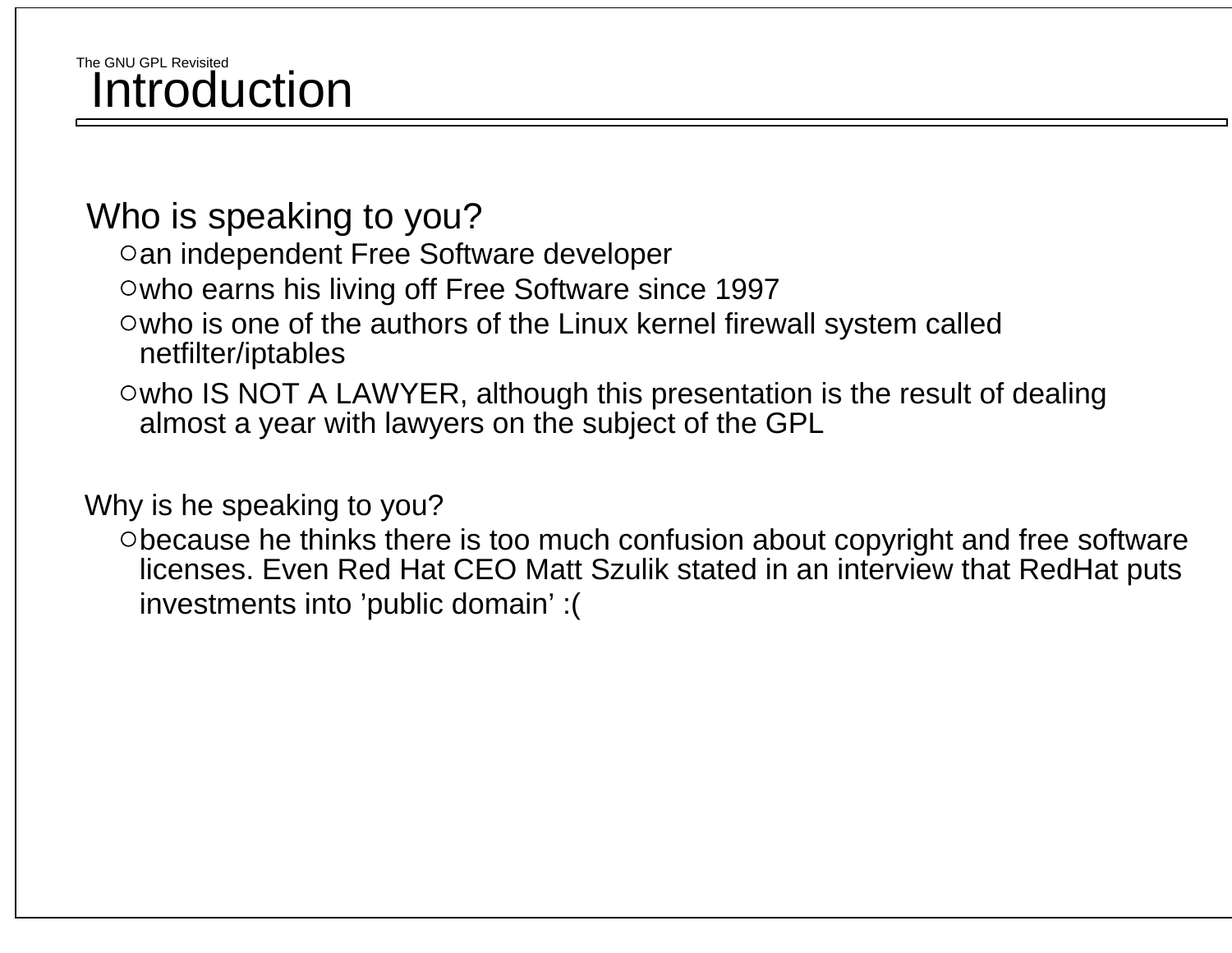## The GNU GPL Revisited<br>Disclaimer

## Legal Disclaimer

All information presented here is provided on an as-is basis There is no warranty for correctness of legal information o The author is not a lawyer This does not comprise legal advise The authors experience is limited to German copyright law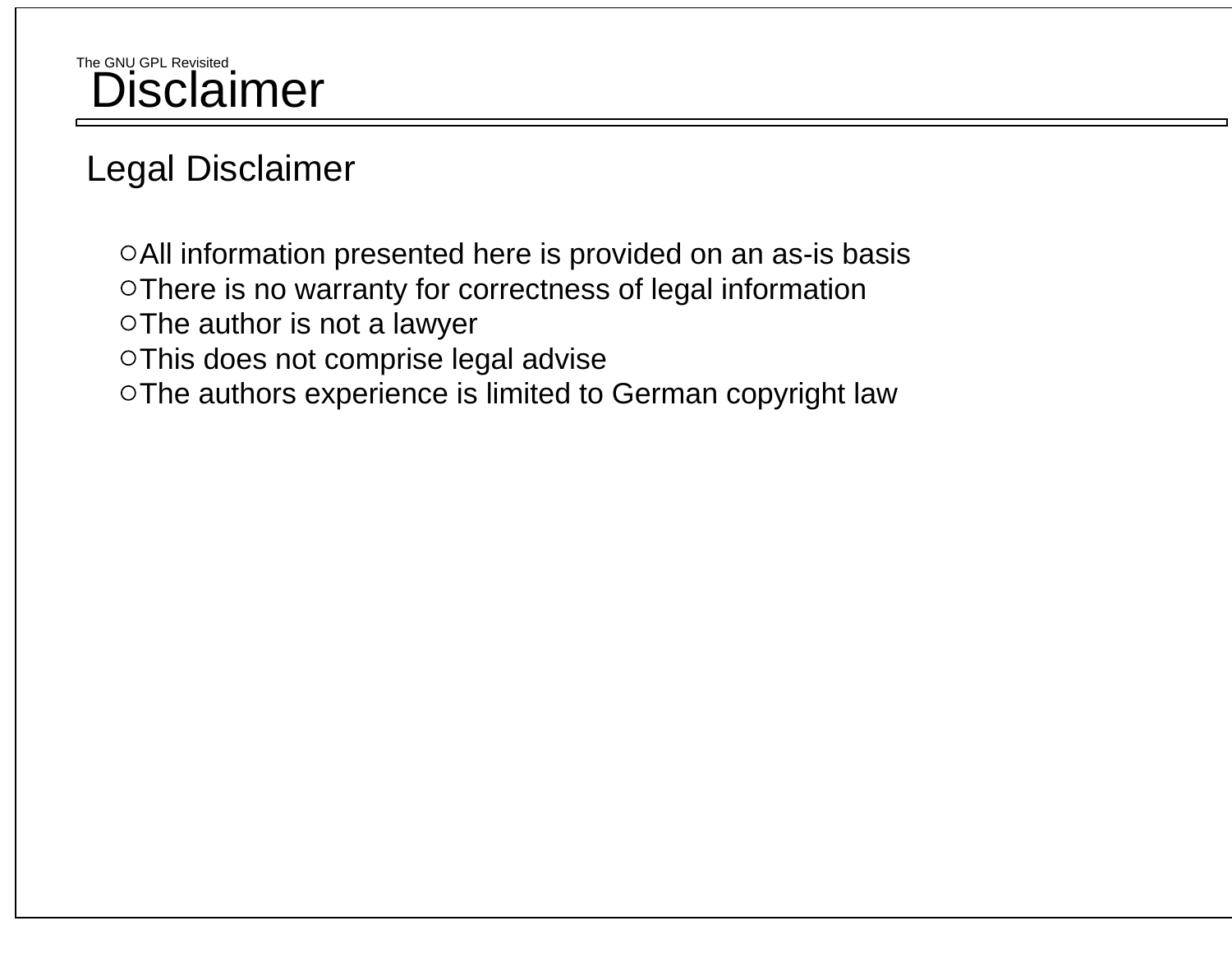#### The GNU GPL RevisitedWhat is copyrightable?

 $\Box$  The GNU GPL is a copyright license, and thus only covers copyrighted works

 $\Box$ Not everything is copyrightable (German: Schoepfungshoehe)

Small bugfixes are not copyrightable (similar to typo-fixes in a book)

As soon as the programmer has a choice in the implementation, there is significant indication of a copyrightable work

Choice in algorithm, not in formal representation

 $\Box$  Apparently, the level for copyrightable works is relatively low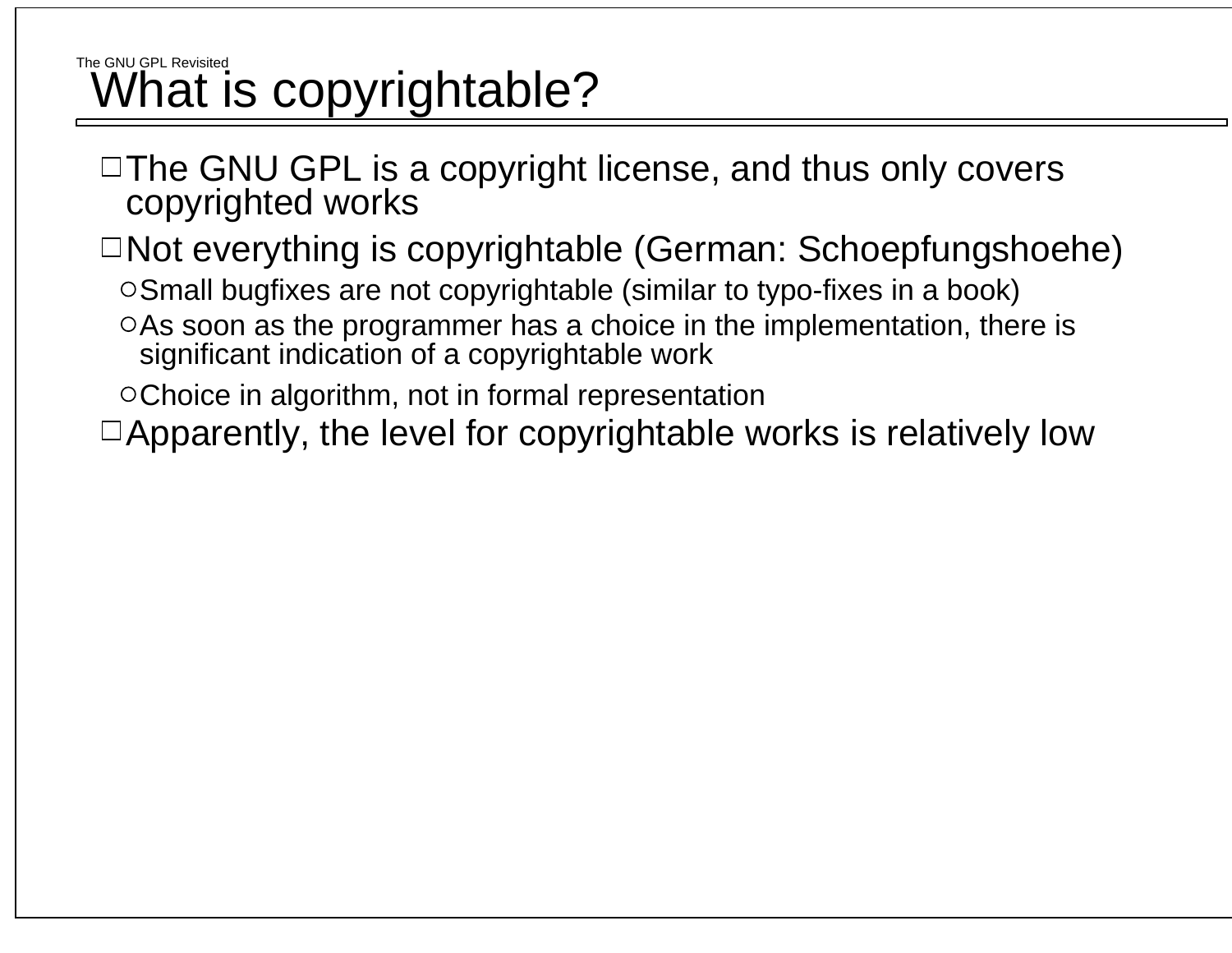#### The GNU GPL RevisitedTerminology

### □Public Domain

o concept where copyright holder abandons all rights

Osame legal status as works where author has died 70 years ago (German: Gemeinfreie Werke)

### $\Box$ Freeware

object code, free of cost. No source code

□Shareware

proprietary "Try and Buy" model for object code.

□Cardware/Beerware/...

Freeware that encourages users to send payment in kind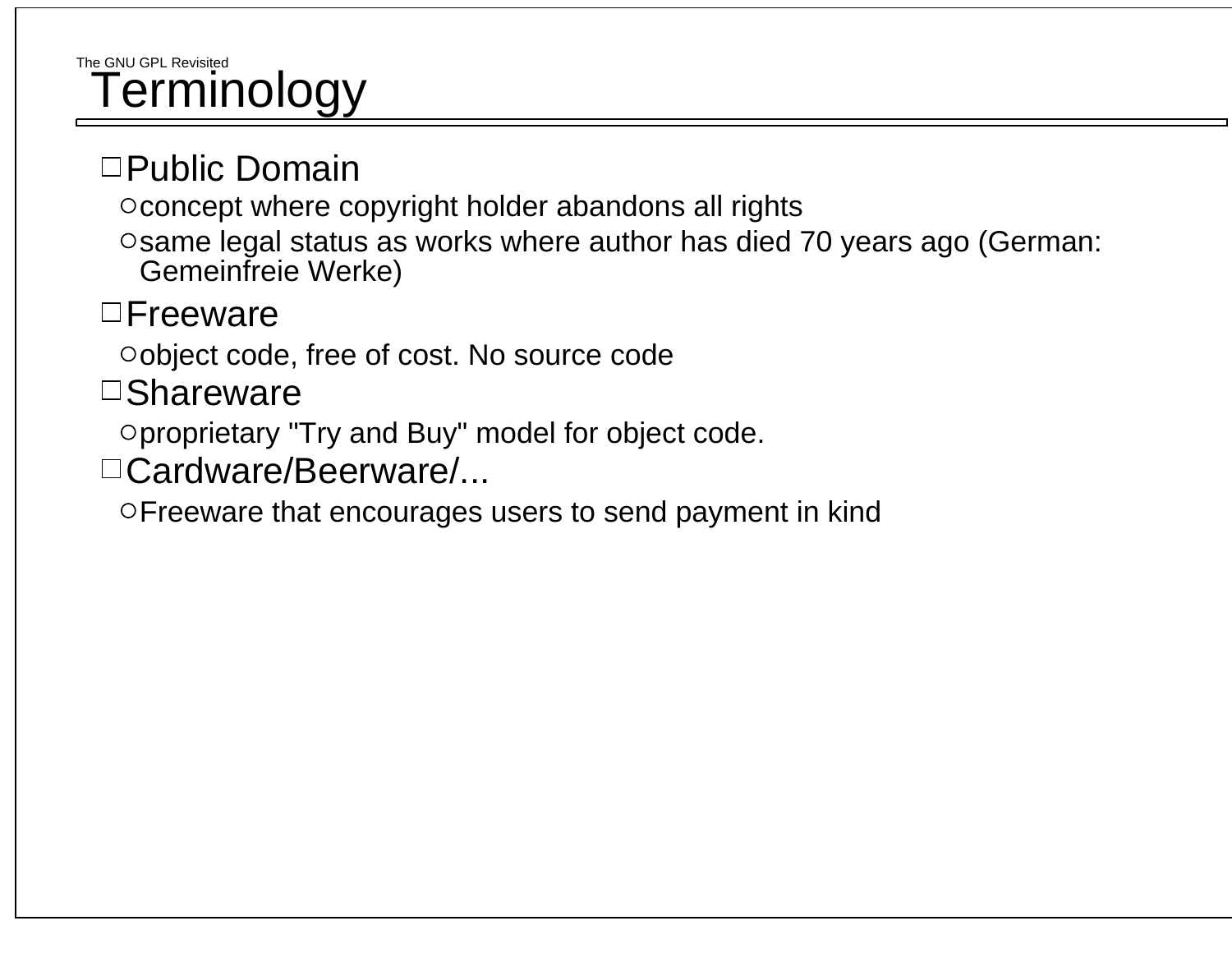#### The GNU GPL RevisitedTerminology

#### □Free Software

source code freely distributed

omust allow redistribution, modification, non-discriminatory use

mostly defined by Free Software Foundation

### □Open Source

source code freely distributed

omust allow redistribution, modification, non-discriminatory use

Odefined in the "Open Source Definition" by OSI

 $\Box$  The rest of this document will refer to Free and Open Source Software as FOSS.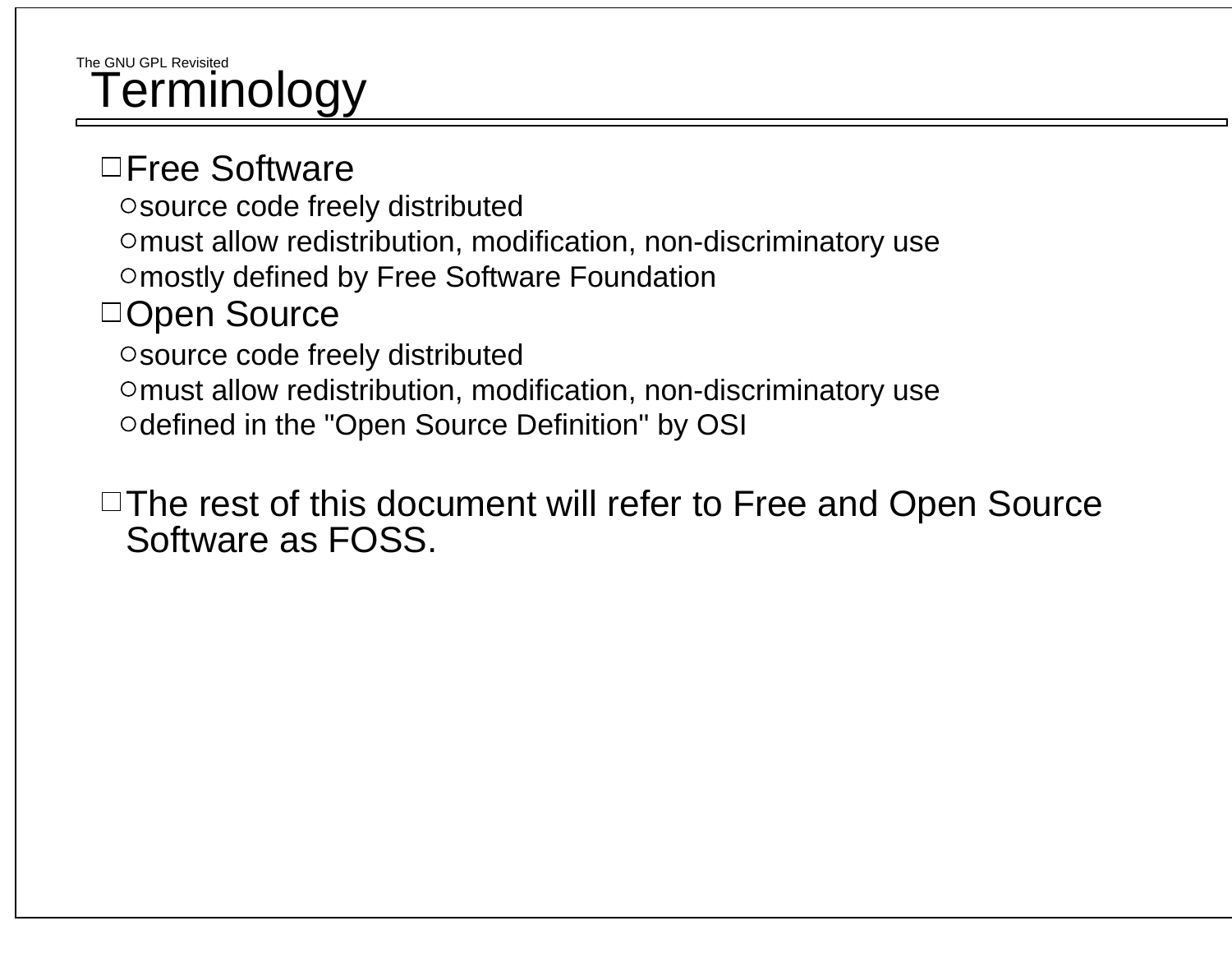#### The GNU GPL RevisitedCommon FOSS licenses

### □Original BSD License

allows redistribution, modification

Oeven allows proprietary extensions with no source code offer

all docs, advertisement materials have to mention copyright holder

### □Modified BSD License

Osame as "Original BSD License", but no copyright statements required in docs and advertisements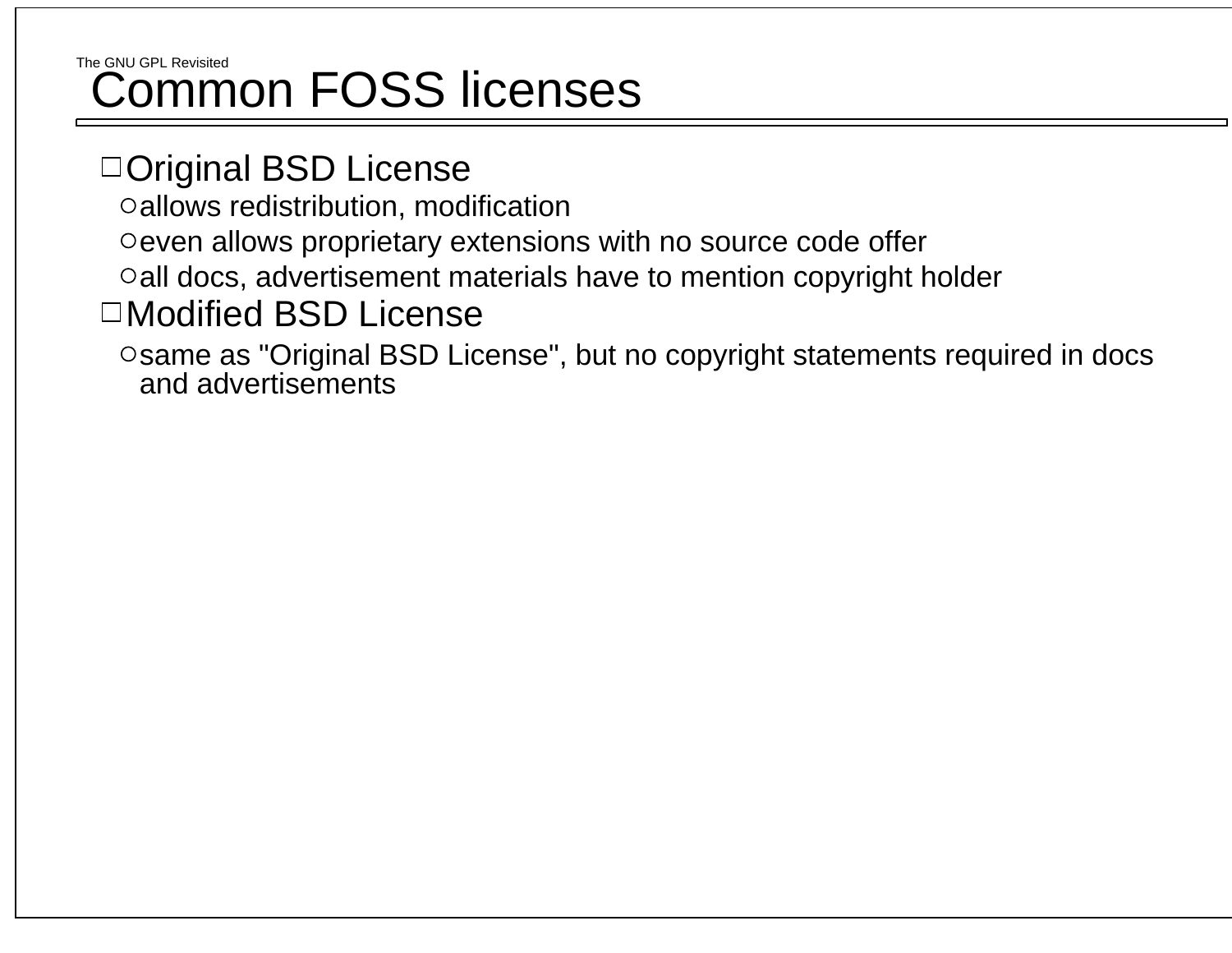#### The GNU GPL RevisitedCommon FOSS licenses

## □GPL (GNU General Public Liense)

allows redistribution, including modified works

obliges distributor to supply source code including all modifications

Ousage rights are revoked if license conditions not met

### □LGPL (GNU Library General Public License)

explicitly allows linking of proprietary applications Owritten as special case for libraries (such as glibc)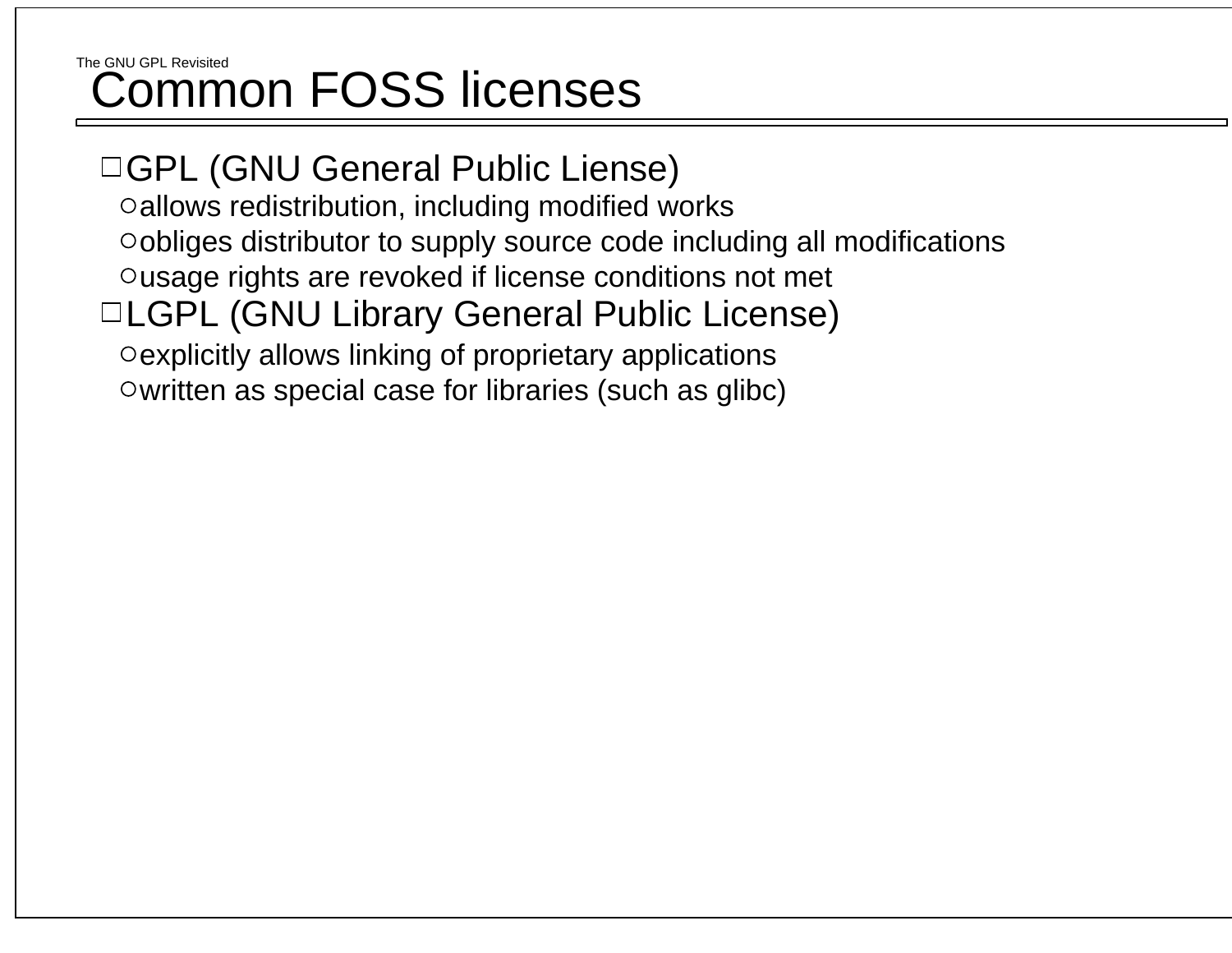#### The GNU GPL RevisitedThe GNU GPL Revisited

### Revisiting the GNU General Public License

- Regulates distribution of copyrighted code, not usage
- Allows distribution of source code and modified source code
- The license itself is mentioned
- $\triangleright$  A copy of the license accompanies every copy
- Allows distribution of binaries or modified binaries, if
- $\triangleright$  The license itself is mentioned
- $\triangleright$  A copy of the license accompanies every copy
- $\triangleright$  The complete source code is either included with the copy made available to any 3rd party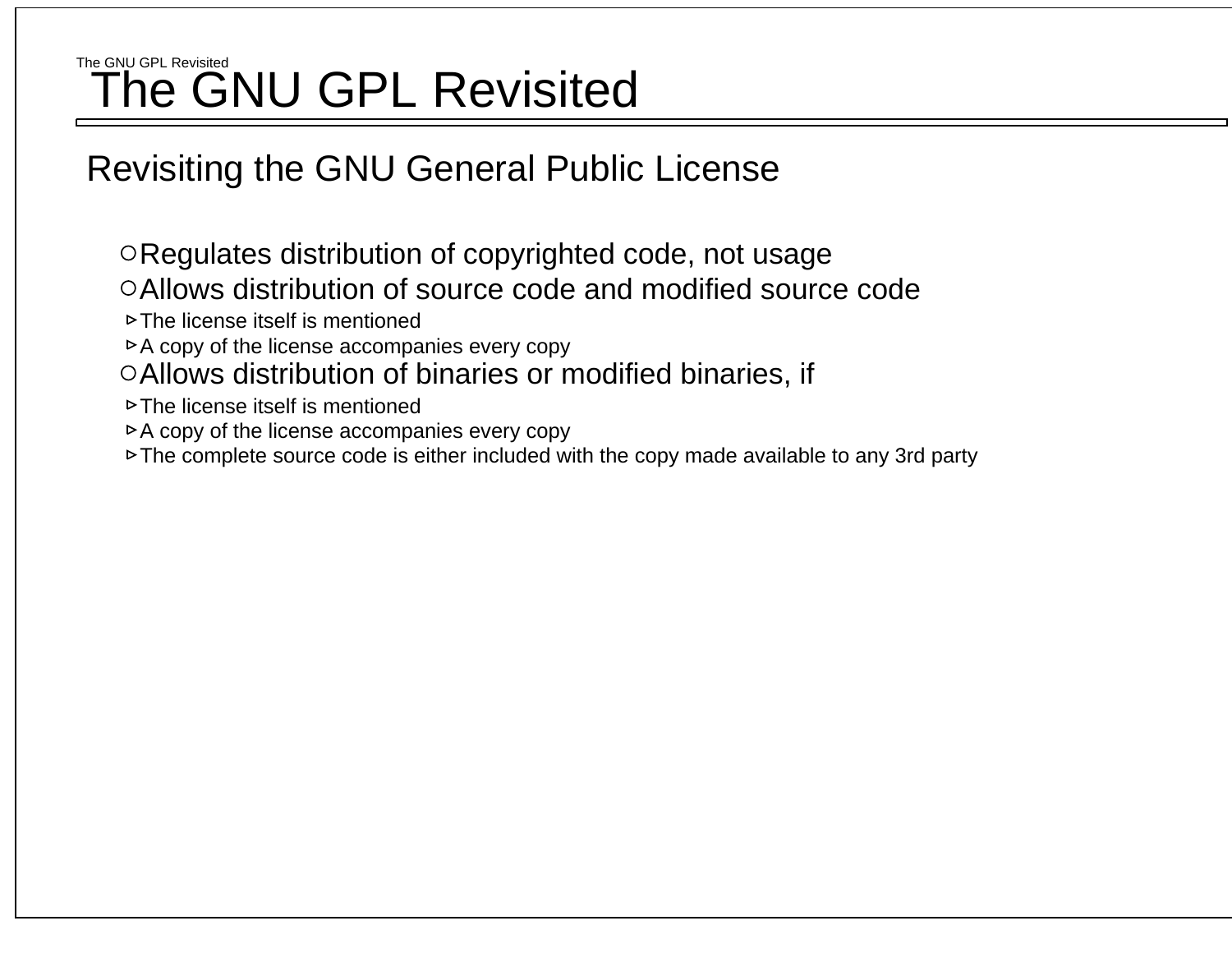#### The GNU GPL RevisitedComplete Source Code

"... complete source code means all the source code for all modules it contains, plus any associated interface definition files, plus the scripts used to control compilation and installation of the executable."

 $\Box$  Our interpretation of this is:

Source Code

Makefiles

Tools for generating the firmware binary from the source

 $\triangleright$  (even if they are technically no 'scripts')

### General Rule:

 $\circ$  Intent of License is to enable user to run modified versions of the program. They need to be enabled to do so.

Result: Signing binaries and only accepting signed versions without providing a signature key is not acceptable!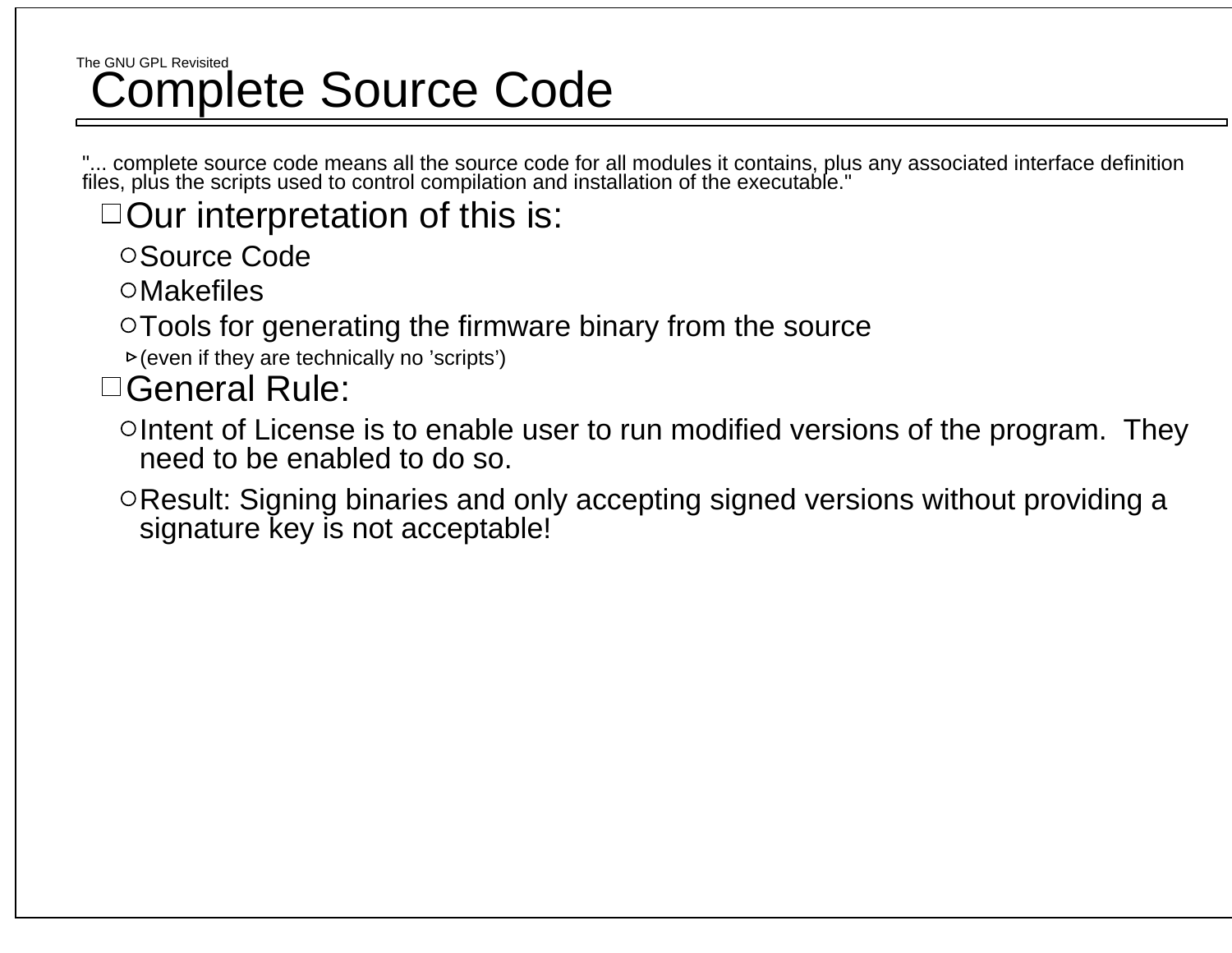#### The GNU GPL Revisited Derivative Works

### $\Box$ What is a derivative work?

- Not dependent on any particular kind of technology (static/dynamic linking, dlopen, whatever)
- $\circ$  Even while the modification can itself be a copyrightable work, the combination with GPL-licensed code is subject to GPL.

## $\Box$ No precendent in Germany so far

- As soon as code is written for a specific non-standard API (such as the iptables plugin API), there is significant indication for a derivative work
- This position has been successfully enforced out-of-court with two Vendors so far (iptables modules/plugins).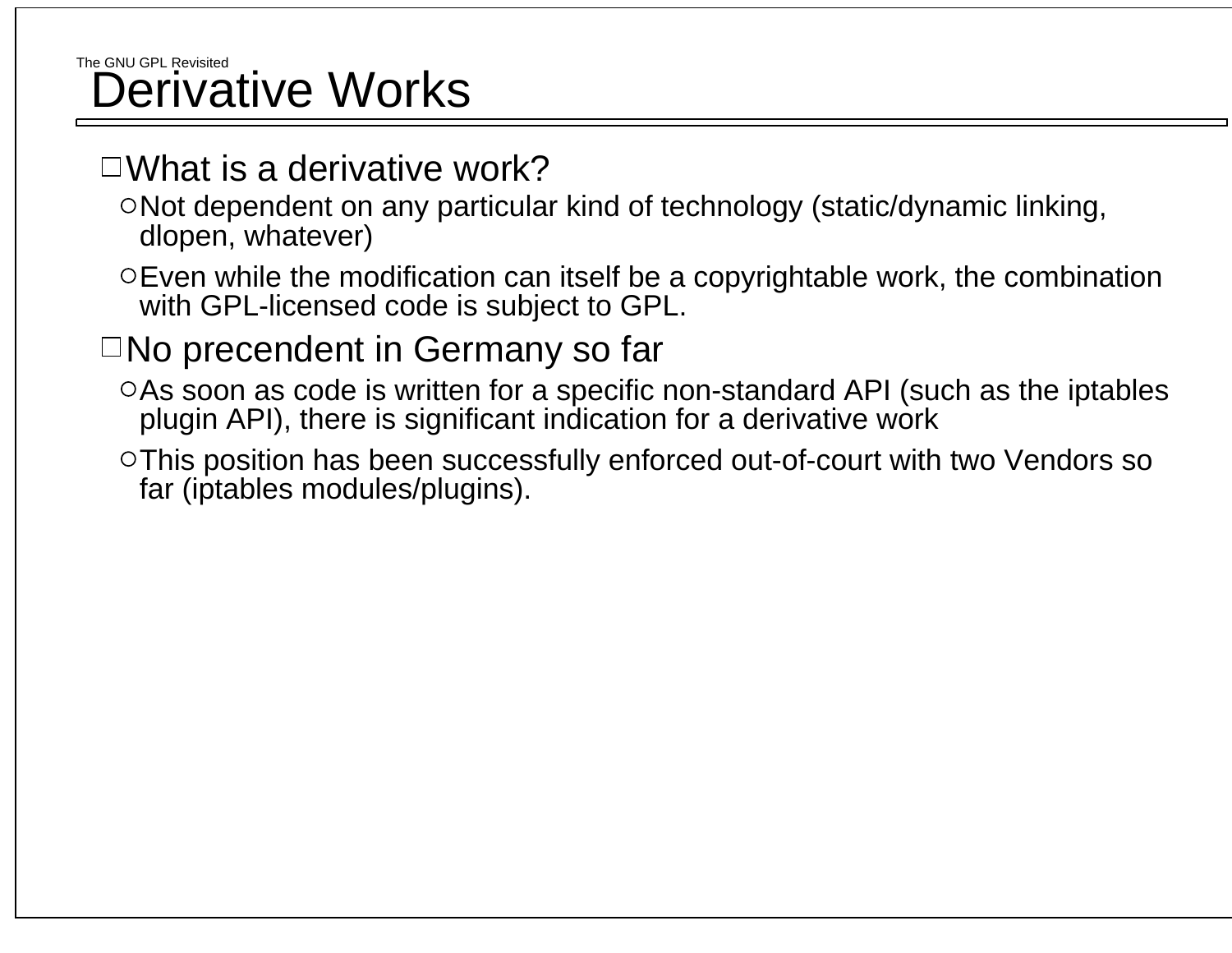# The GNU GPL Revisited<br>Derivative Works

- □Position of my lawyer:
	- In-kernel proprietary code (binary kernel modules) are hard to claim GPL compliant
	- Case-by-case analysis required, especially when drivers/filesystems are ported from other OS's.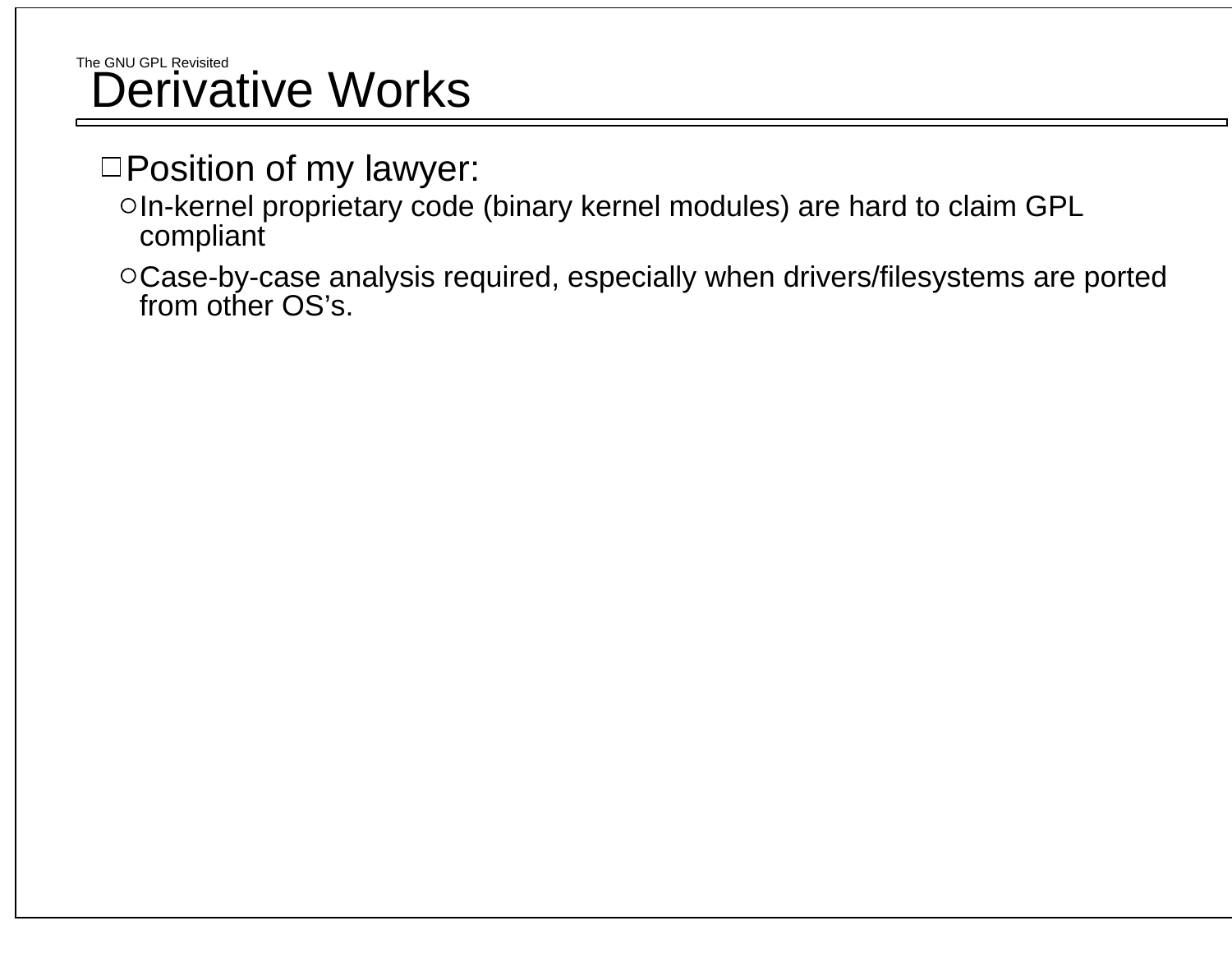#### The GNU GPL RevisitedCollected Works

"... it is not the intent .. to claim rights or contest your rights to work written entirely by you; rather, the intent is to exercise the right to control the distribution of derivative or collective works ..."

"... mere aggregation of another work ... with the program on a volume of a storage or distribution medium does not<br>bring the other work under the scope of this license"

### □GPL allows "mere aggregation"

 $\circ$ like a general-porpose Linux distribution (SuSE, Red Hat, ...)

### □GPL disallows "collective works"

 $\circ$ legal grey area  $\circ$  tends to depend a lot on jurisdiction ono precendent so far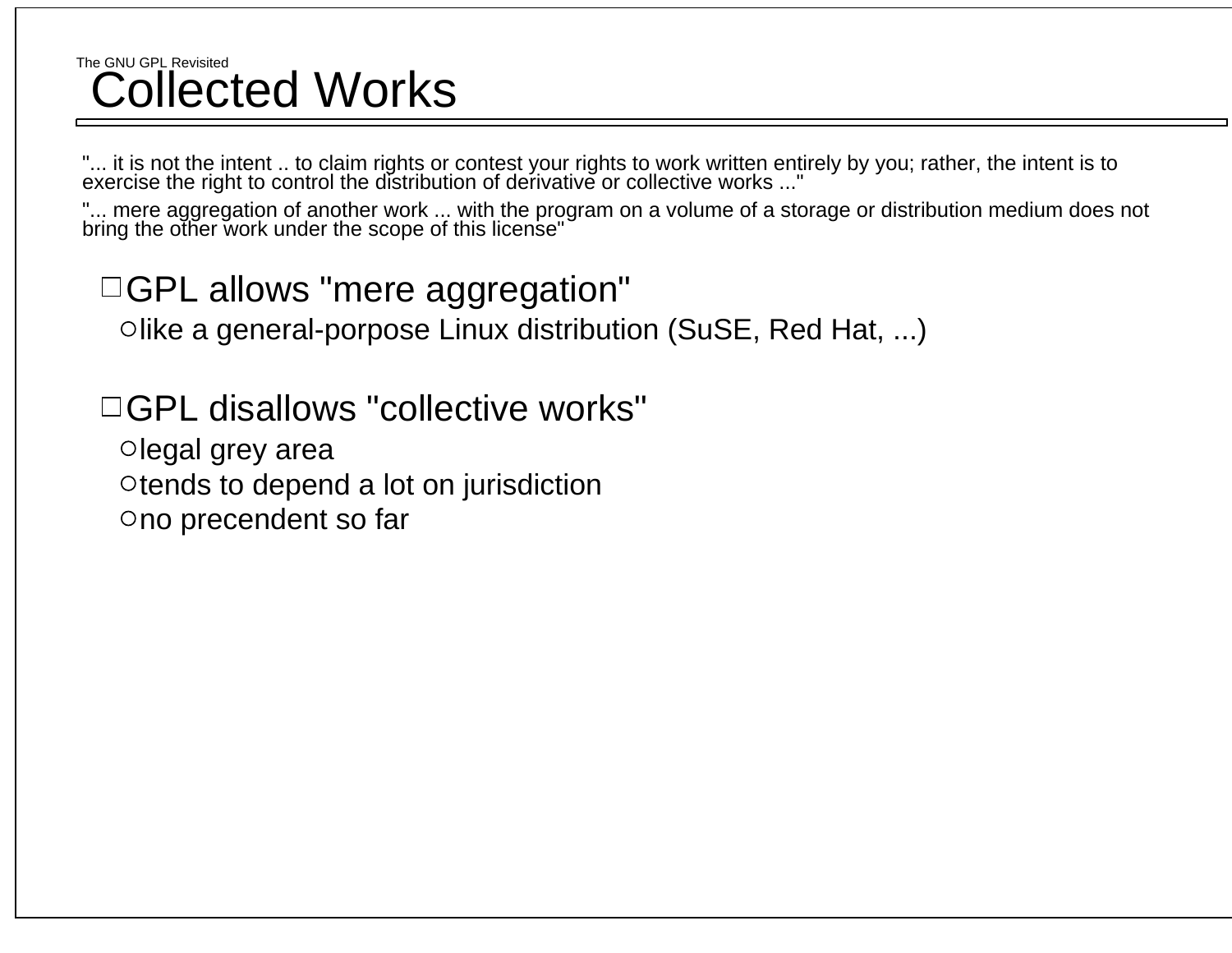#### The GNU GPL RevisitedNon-Public modifications

#### Non-Public modifications

- o A common misconception is that if you develop code within a corporation, and the code never leaves this corporation, you don't have to ship the source code.
- However, at least German law would count every distribution beyound a number of close colleague as distribution.
- Therefore, if you don't go for '3a' and include the source code together with the binary, you have to distribute the source code to any third party.
- Also, as soon as you hand code between two companies, or between a company and a consultant, the code has been distributed.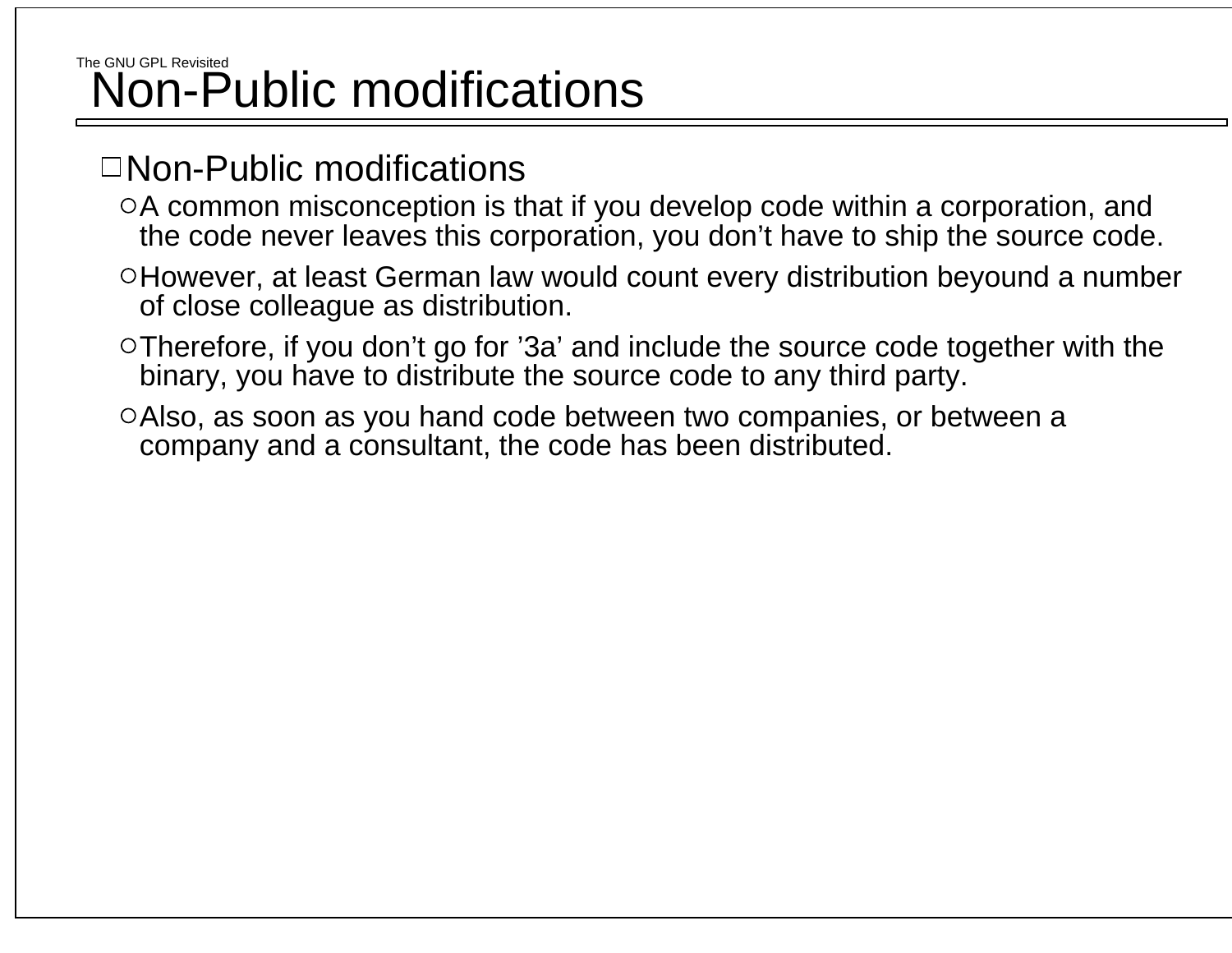#### The GNU GPL RevisitedGPL Violations

#### $\Box$ When do I violate the license

owhen one ore more of the obligations are not fulfilled

## $\Box$ What risk do I take if I violate the license?

othe GPL automatically revokes any usage right any copyright holder can obtain a preliminary injunction banning distribution of the infringing product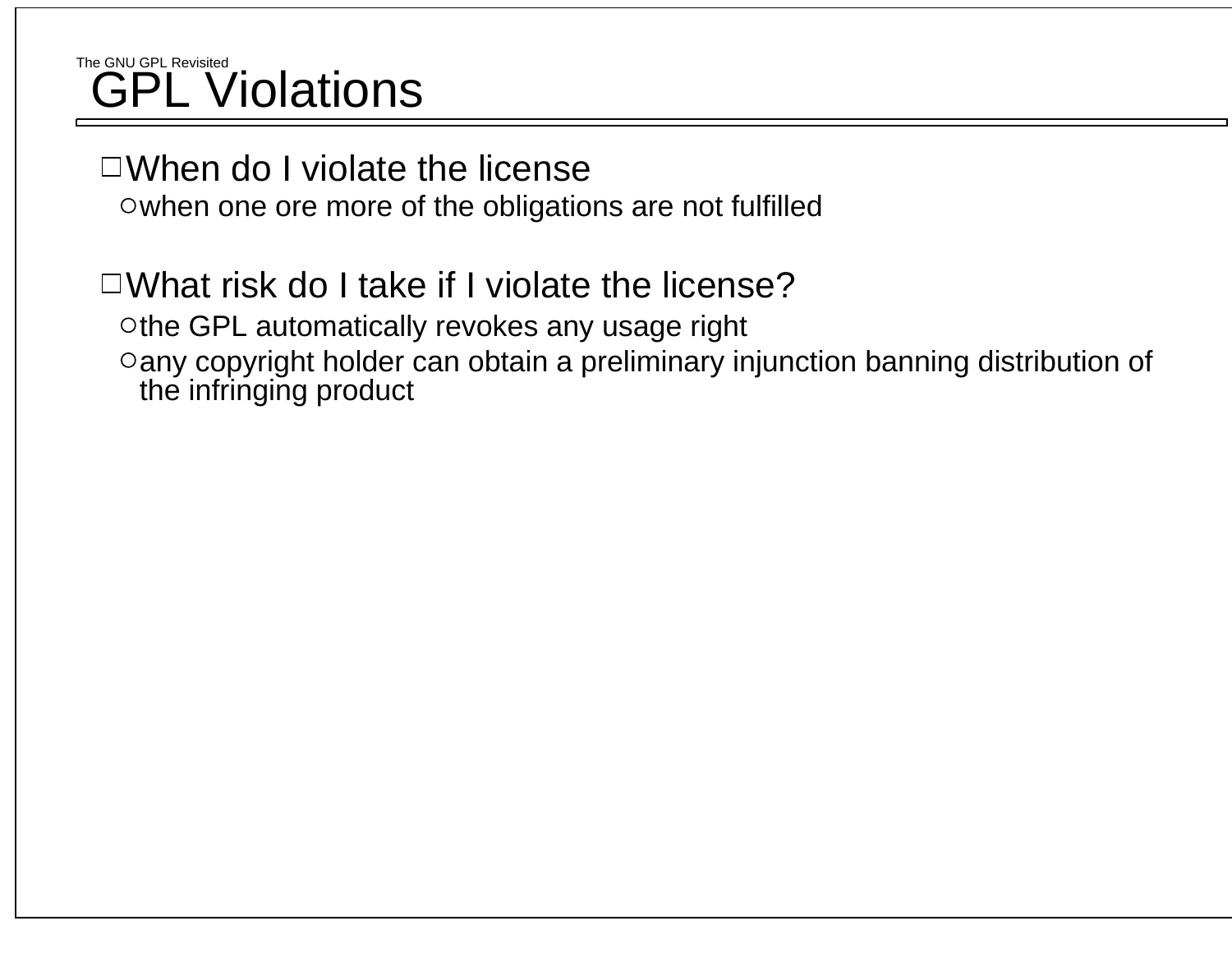## GNU GPL - Copyright helps Copyleft **Past GPL** enforcement

### Past GPL enforcement

GPL violations are nothing new, as GPL licensed software is nothing new. However, the recent Linux hype made GPL licensed software used more often The FSF enforces GPL violations of code on which they hold the copyright  $\triangleright$  silently, without public notice  $\triangleright$  in lengthy negotiations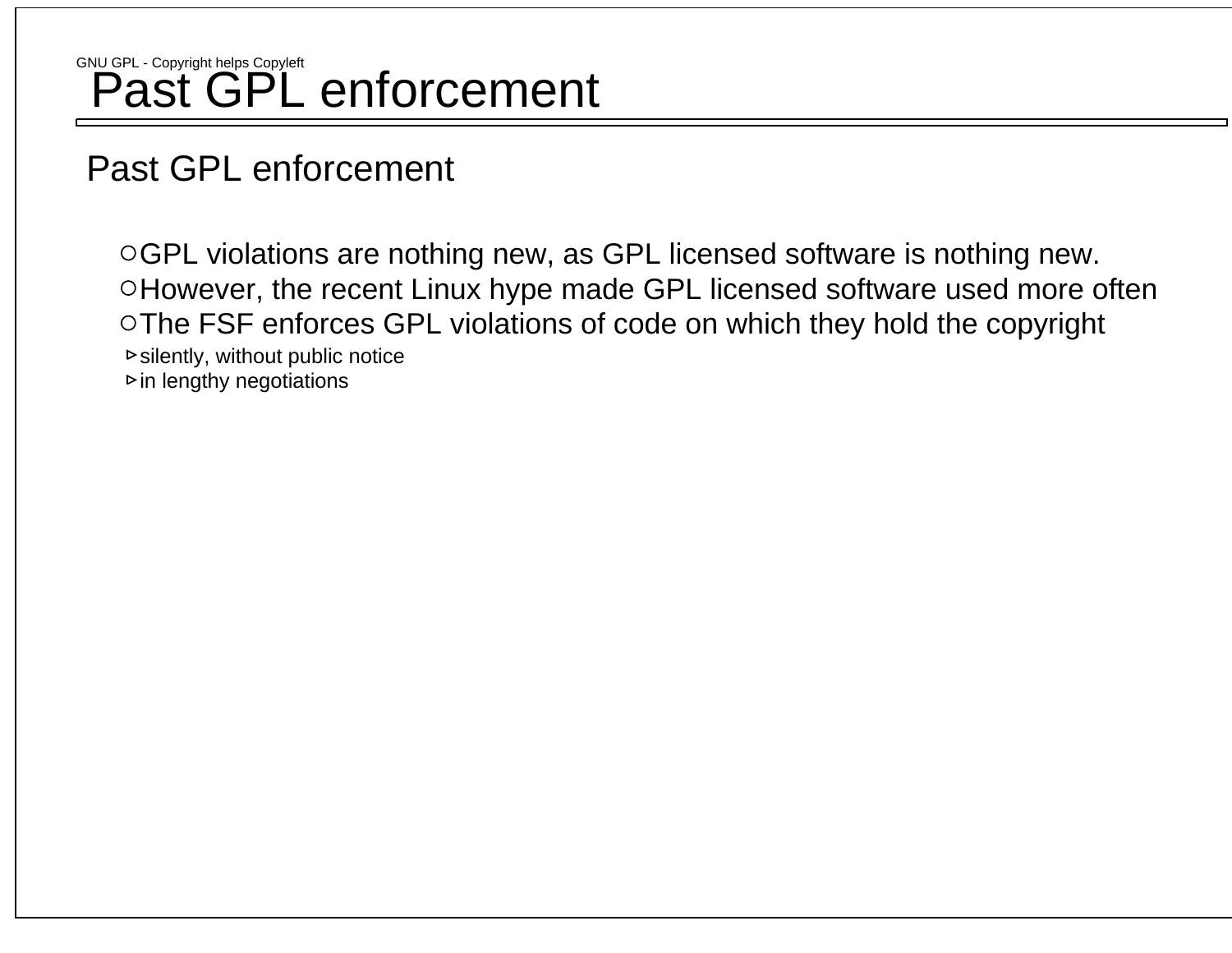## GNU GPL - Copyright helps Copyleft **The Linksys case**

### $\Box$ During 2003 the "Linksys" case drew a lot of attention

- Linksys was selling 802.11 WLAN Acces Ponts / Routers
- Lots of GPL licensed software embedded in the device (included Linux, uClibc, busybox, iptables, ...)
- FSF led alliance took the usual "quiet" approach
- Linksys bought it self a lot of time
- O Some source code ws released two months later
- About four months later, full GPL compliance was achieved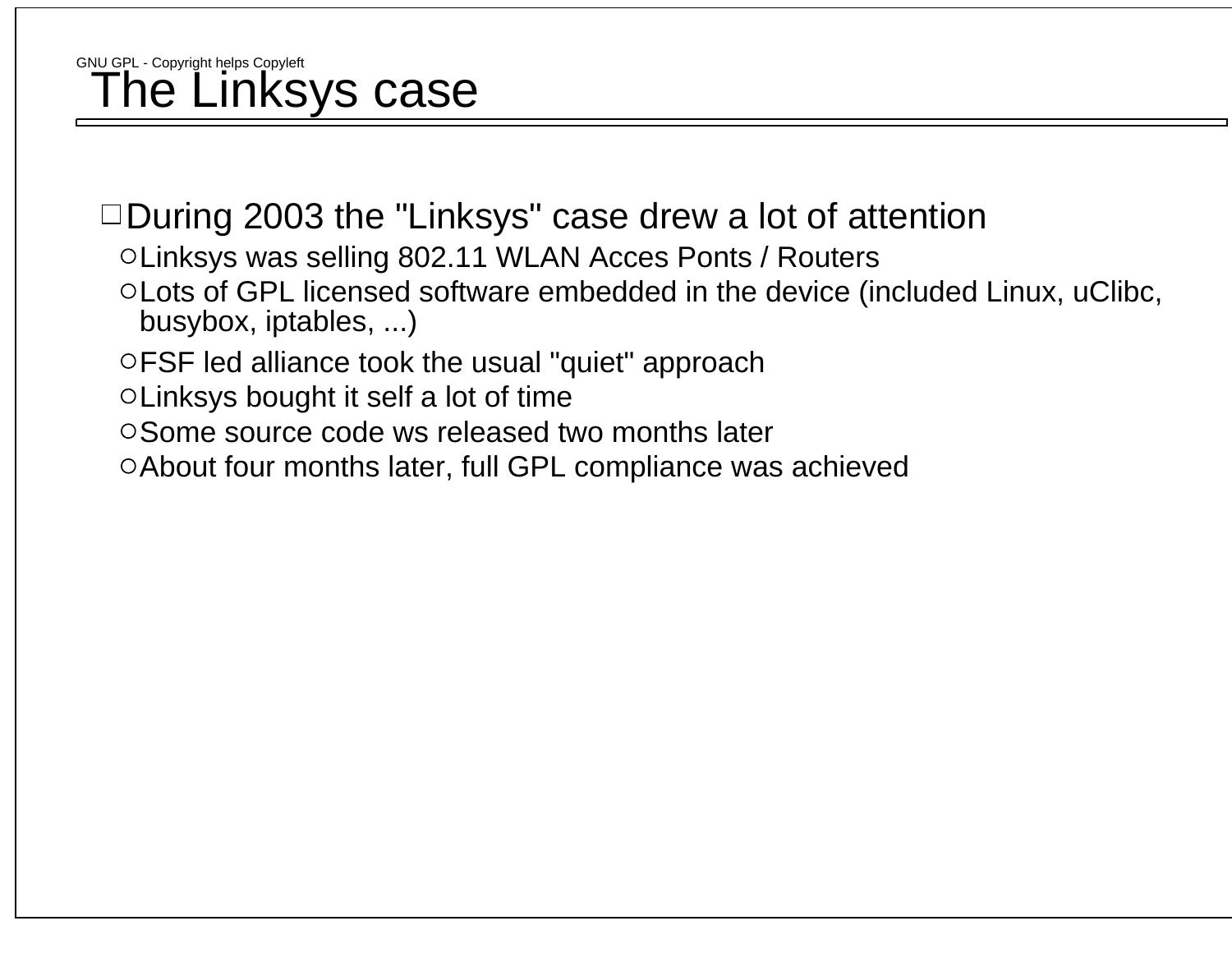## GNU GPL - Copyright helps Copyleft Quart Copyleft

### $\Box$  Some developers didn't agree with this approach

onot enough publicity

 $\circ$  violators don't loose anything by first not complying and wait for the FSF four months delay is too much for low product lifecycles in WLAN world

 $\Box$  The netfilter/iptables project started to do their own enforcement in more cases that were coming up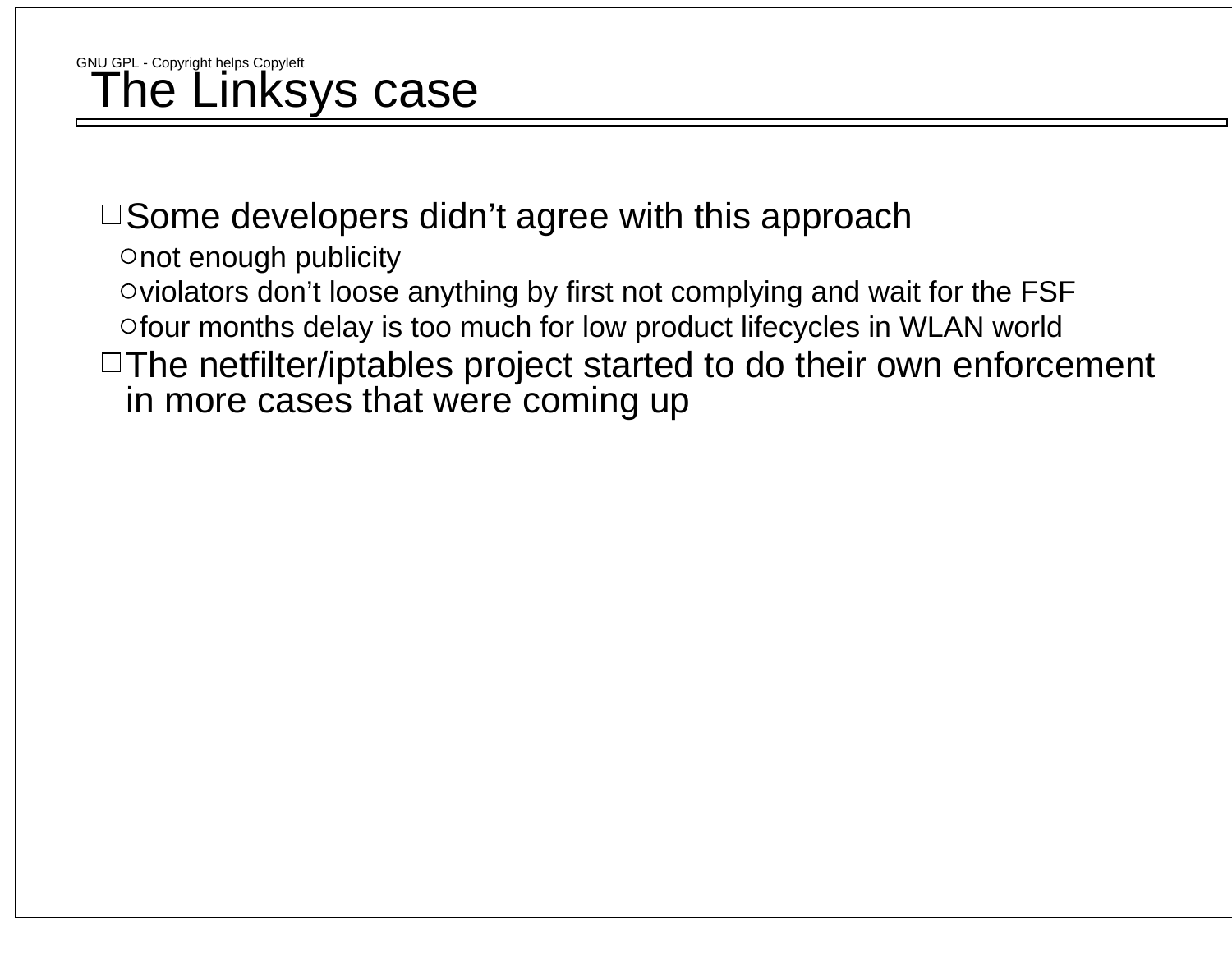## GNU GPL - Copyright helps Copyleft **Enforcement case timeline**

### $\Box$ In chronological order

Osome user sends us a note he found our code somewhere Oreverse engineering of firmware images  $\circ$  sending the infringing organization a warning notice  $\circ$  wait for them to sign a statement to cease and desist Oif no statement is signed contract technical expert to do a stdudy  $\triangleright$  apply for a preliminary injunction Oif statement was signed  $\triangleright$  try to work out the details  $\triangleright$  grace period for boxes in stock possible

 $\triangleright$  try to indicate that a donation would be good PR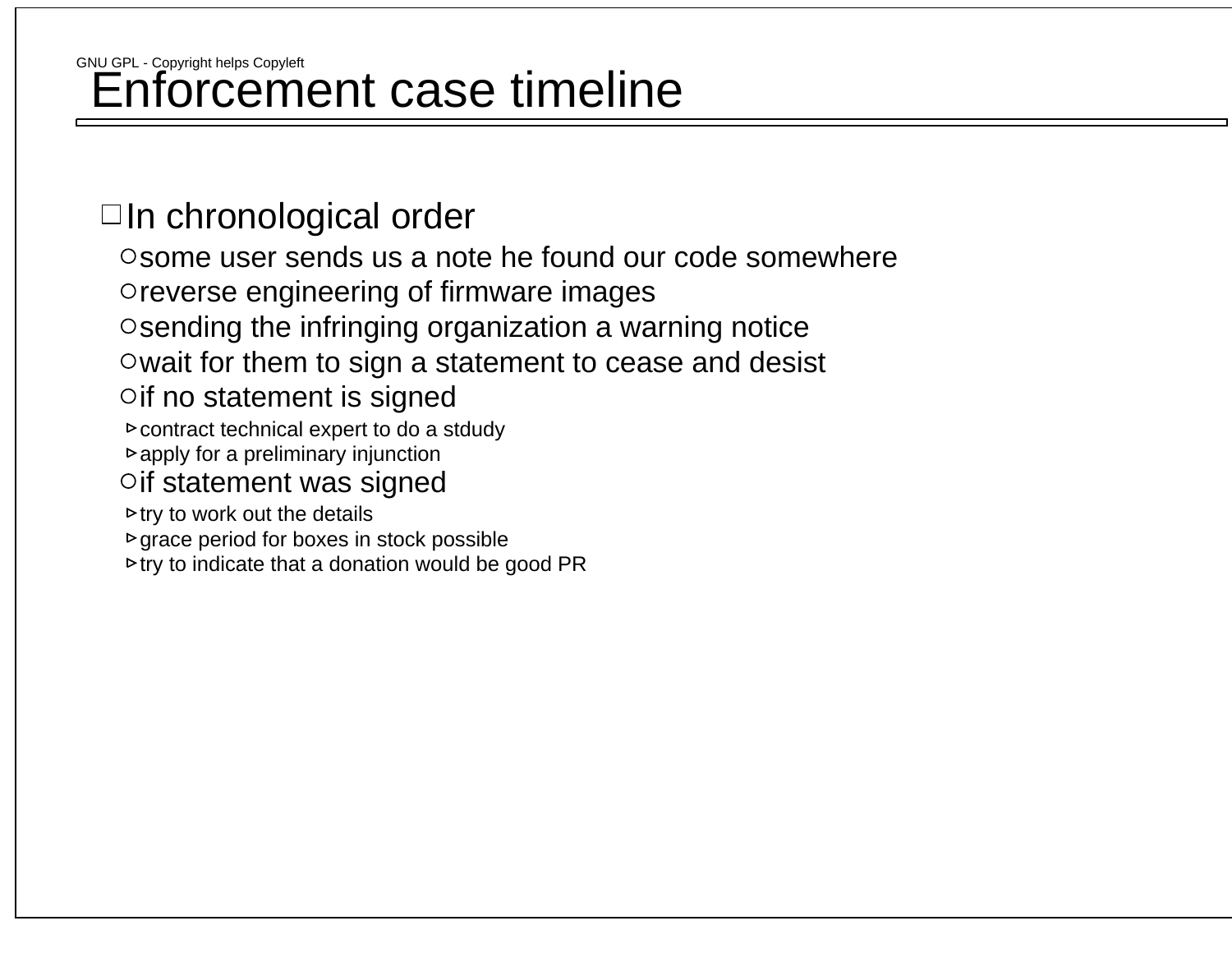## GNU GPL - Copyright helps Copyleft **Sucharge Super**

### $\square$ Success so far

amicable agreements with a number of companies some of which made significant donations to charitable organizations of the free software community preliminary injunction against Sitecom, Sitecom also lost appeals case more settled cases (not public yet) onegotiating in more cases public awareness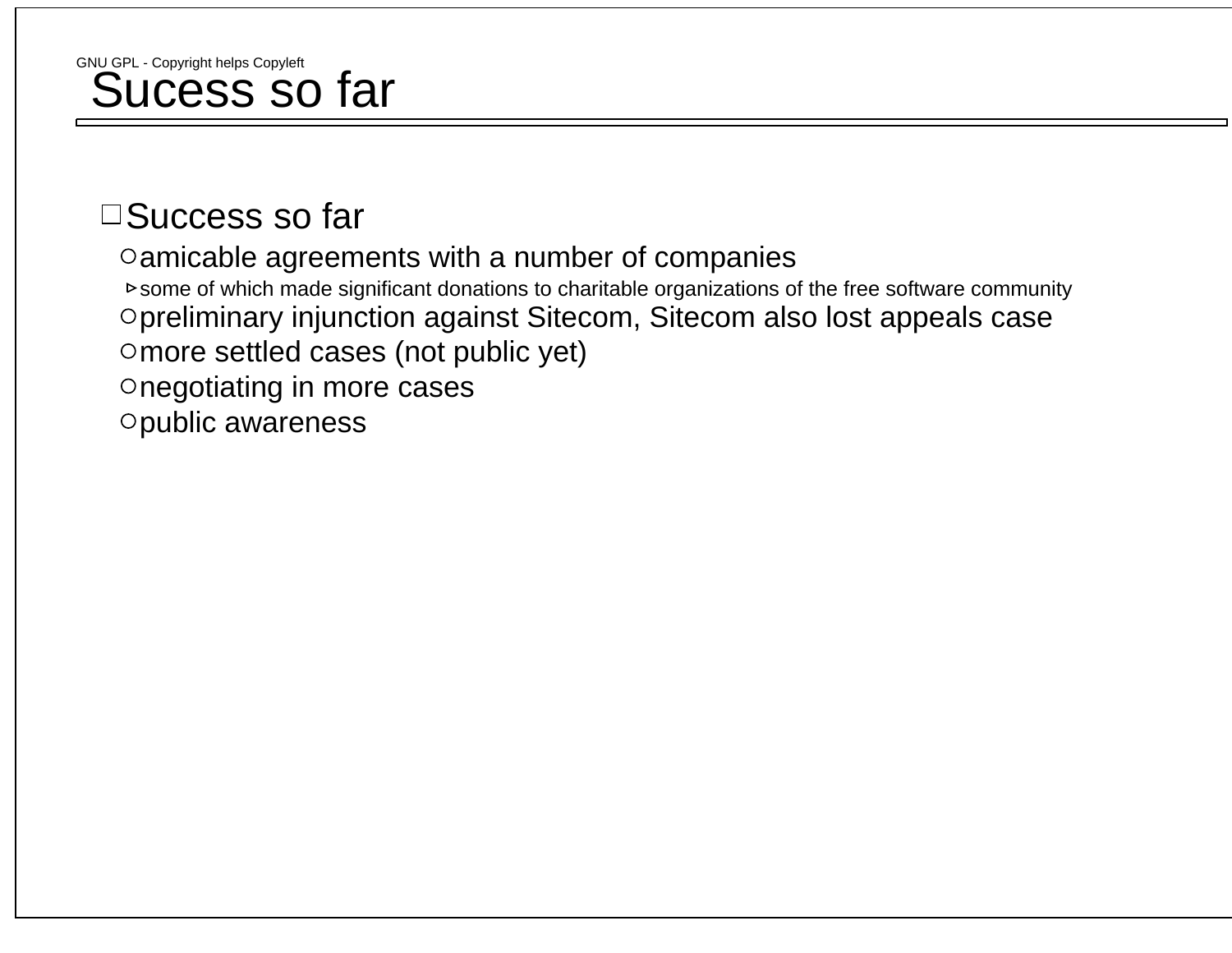## GPL enforcement report<br>**Cases so far**

Allnet GmbHSiemens AGFujitsu-Siemens Computers GmbH  $\circ$ Axis A.B. Securepoint GmbH U.S.Robotics Germany GmbH undisclosed large vendor OBelkin Compnents GmbH Asus GmbHGateprotect GmbH Sitecom GmbHTomTom B.V.Gigabyte Technologies GmbH D-Link GmbH○Sun Deutschland GmbH Open-E GmbH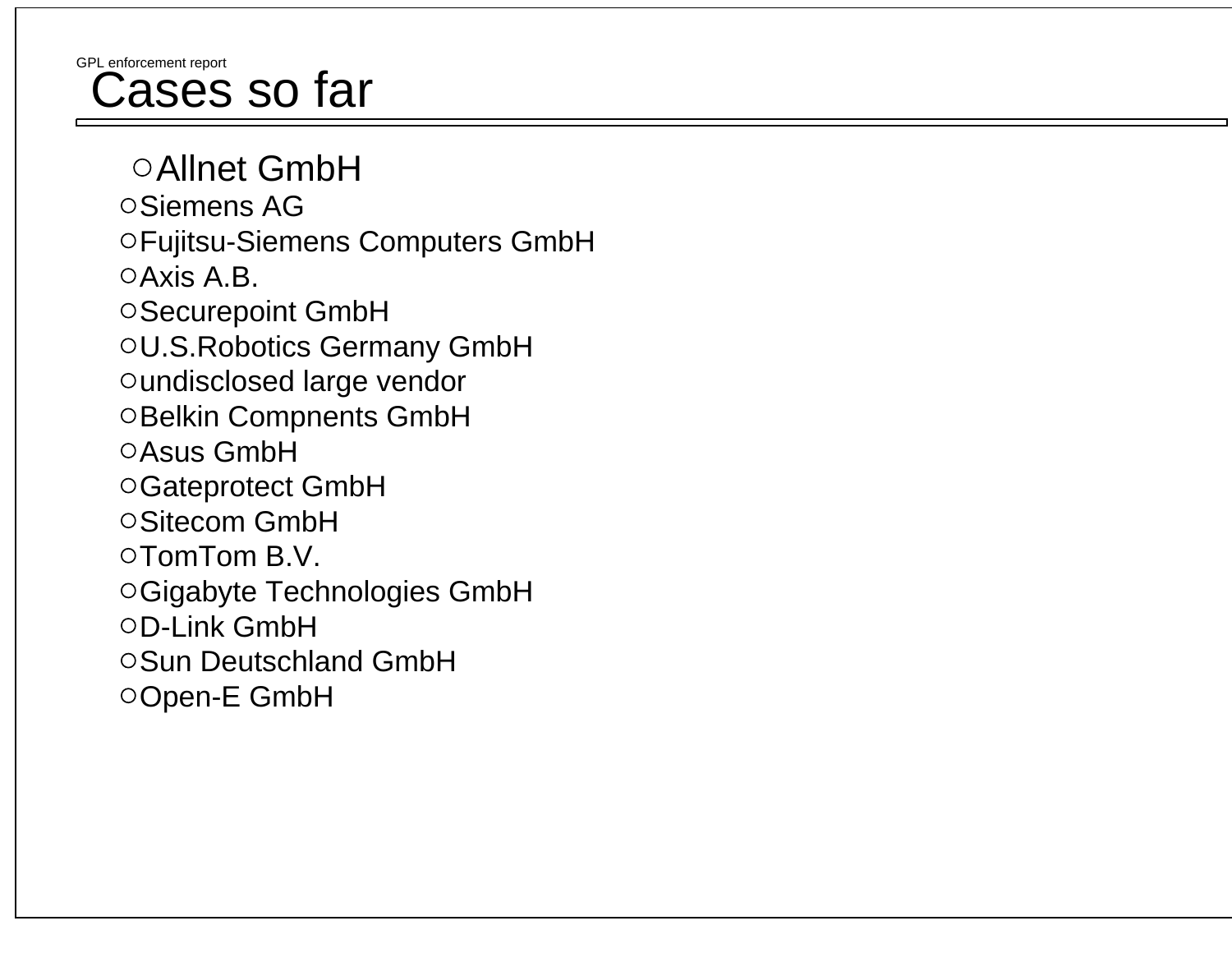## GNU GPL - Copyright helps Copyleft **Future GPL** Enforcement

#### GPL Enforcement

Oremains an important issue for Free Software  $\circ$  will start to happen within the court has to be made public in order to raise awareness

#### Problems

only the copyright holder (in most cases the author) can do it users discovering GPL'd software need to communicate those issues to all copyright holders

 The http://www.gpl-violations.org/ project was started  $\circ$  as a platform wher users can report alleged violations oto verify those violations and inform all copyright holders  $\circ$  to inform the public about ongoing enforcement efforts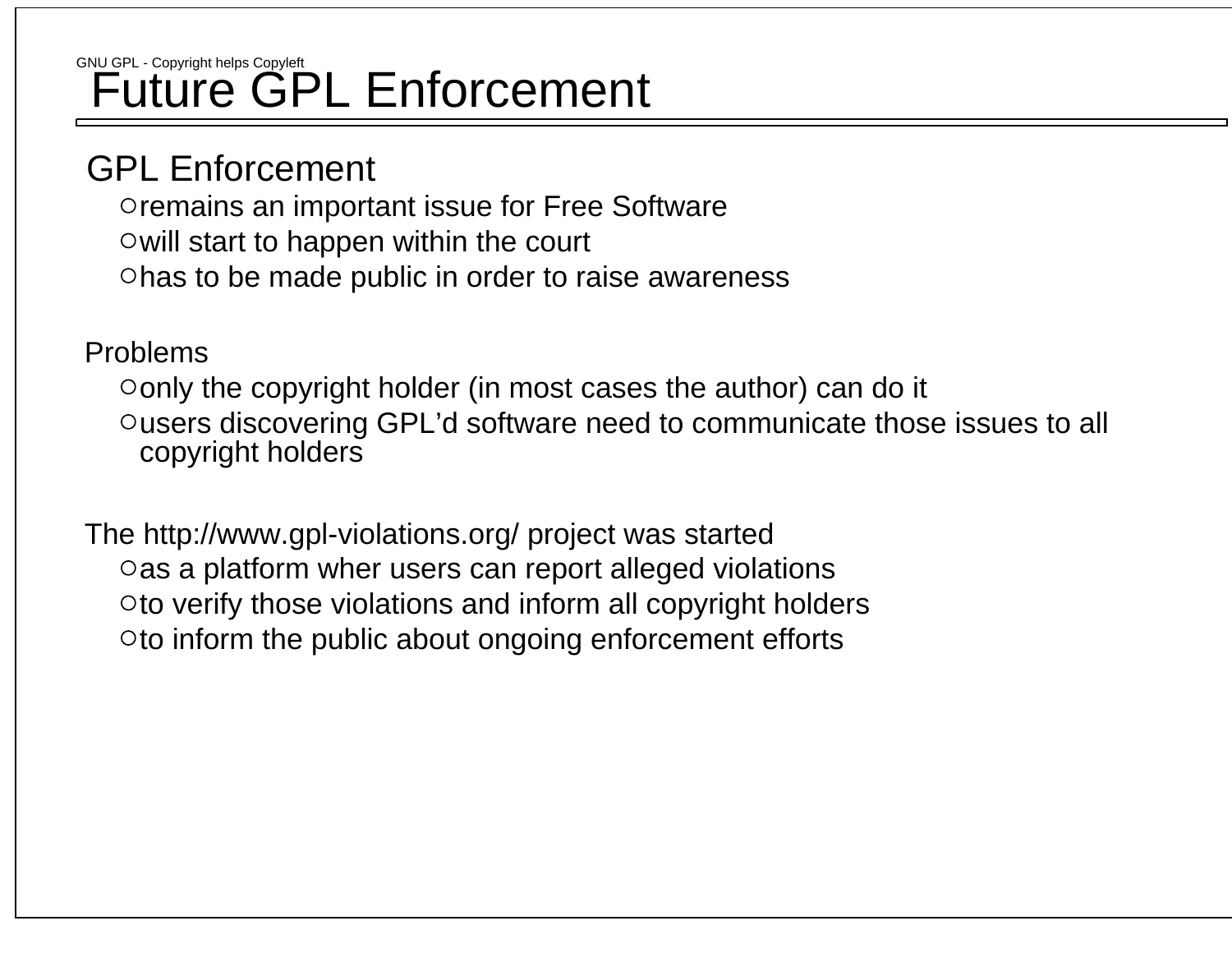# GNU GPL - Copyright helps Copyleft **Copyleft** and Duncement easy

- $\Box$ Practical rules for proof by reverse engineering
	- Don't fix typos in error messages and symbol names
	- Leave obscure error messages like 'Rusty needs more caffeine'
	- Make binary contain string of copyright message, not only source

### $\Box$ Practical rules for potential damages claims

- Use revision control system
- Document source of each copyrightable contribution
- Name+Email address in CVS commit message
- Consider something like FSFE FLA (Fiduciary License Agreement)
- Make sure that employers are fine with contributions of their employees

## $\Box$  If you find out about violation

- Don't make it public (has to be new/urgent for injunctive relief)
- Contact lawyer immediately to send wanrning notice